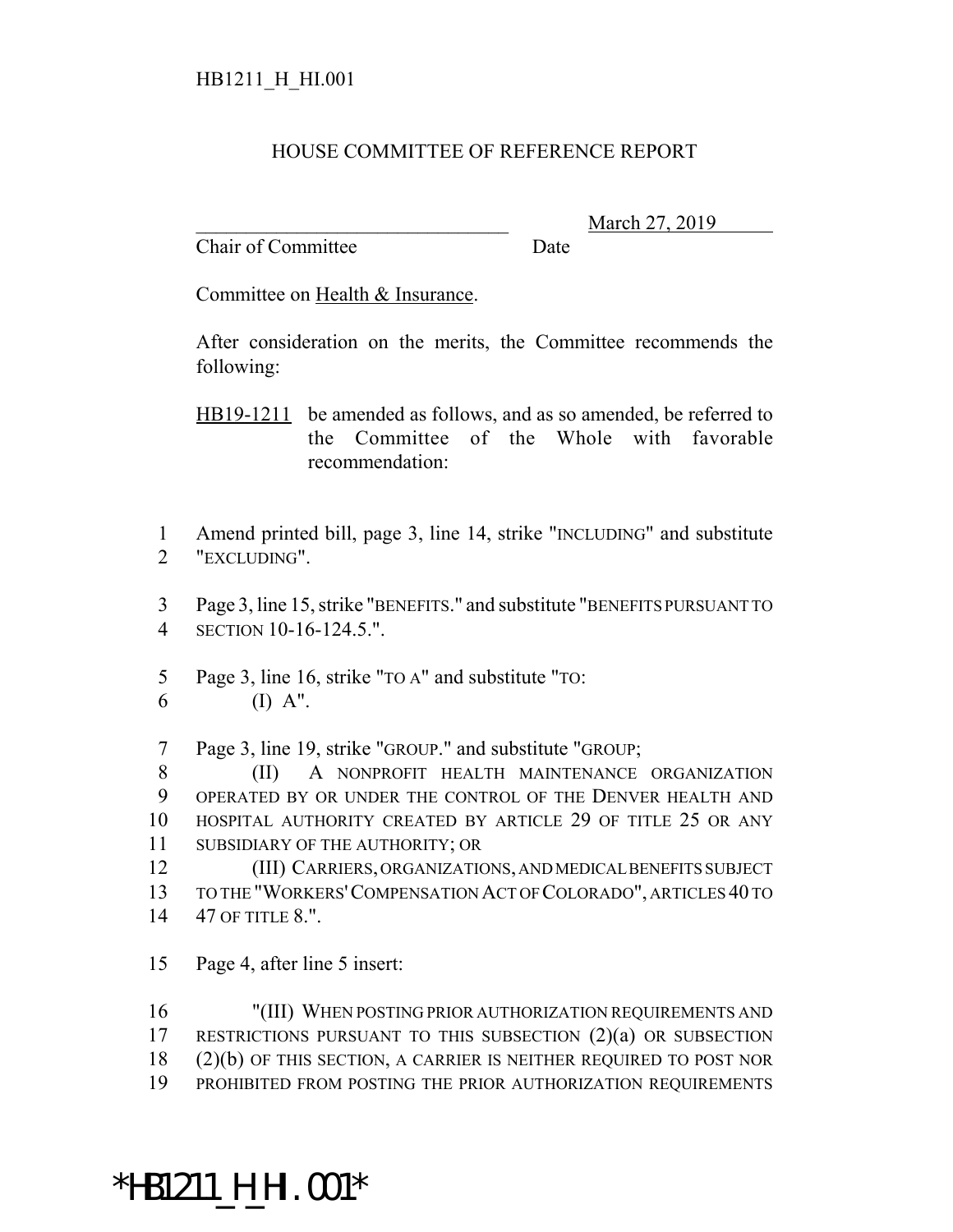- AND RESTRICTIONS ON A PUBLIC-FACING PORTION OF ITS WEBSITE.".
- Page 4, line 12, strike "25-37-104 (1);" and substitute "25-37-102 (9)(c) OR 25-37-104 (1), AS APPLICABLE;".
- Page 4, line 18, strike "POST ON ITS WEBSITE" and substitute "POST, ON A PUBLIC-FACING PORTION OF ITS WEBSITE,".
- Page 4, line 19, strike "REQUESTS" and substitute "REQUESTS, INCLUDING REQUESTS FOR DRUG BENEFITS PURSUANT TO SECTION 10-16-124.5,".
- Page 4, strike line 21 and substitute "CATEGORIES, IN THE AGGREGATE:".
- Page 4, line 25, after "DENIALS" insert "SPECIFIED UNDER SUBSECTION (2)(c)(I)(C) OF THIS SECTION THAT ARE".
- Page 5, line 7, strike "**Nonurgent, urgent, and emergency**" and substitute "**Nonurgent and urgent**".
- Page 5, line 12, strike "TWO" and substitute "FIVE".
- Page 5, line 18, strike "TWO" and substitute "FIVE".
- Page 5, line 21, after "DENIED;" add "AND".
- Page 5, lines 24 and 25, strike "ONE CALENDAR DAY" and substitute "TWO BUSINESS DAYS BUT NOT LONGER THAN SEVENTY-TWO HOURS".
- Page 6, lines 3 and 4, strike "ONE CALENDAR DAY" and substitute "TWO
- BUSINESS DAYS BUT NOT LONGER THAN SEVENTY-TWO HOURS".
- Page 6, strike lines 7 through 14 and substitute "DENIED.".
- Page 7, strike lines 2 through 5.
- Reletter succeeding paragraphs accordingly.
- Page 7, strike lines 12 and 13 and substitute "AUTHORIZATION REQUEST
- BASED ON A GROUND SPECIFIED IN SECTION 10-16-113 (3)(a), THE
- 25 NOTIFICATION IS SUBJECT TO THE REQUIREMENTS OF SECTION 10-16-113
- (3)(a) AND COMMISSIONER".

## \*HB1211\_H\_HI.001\* -2-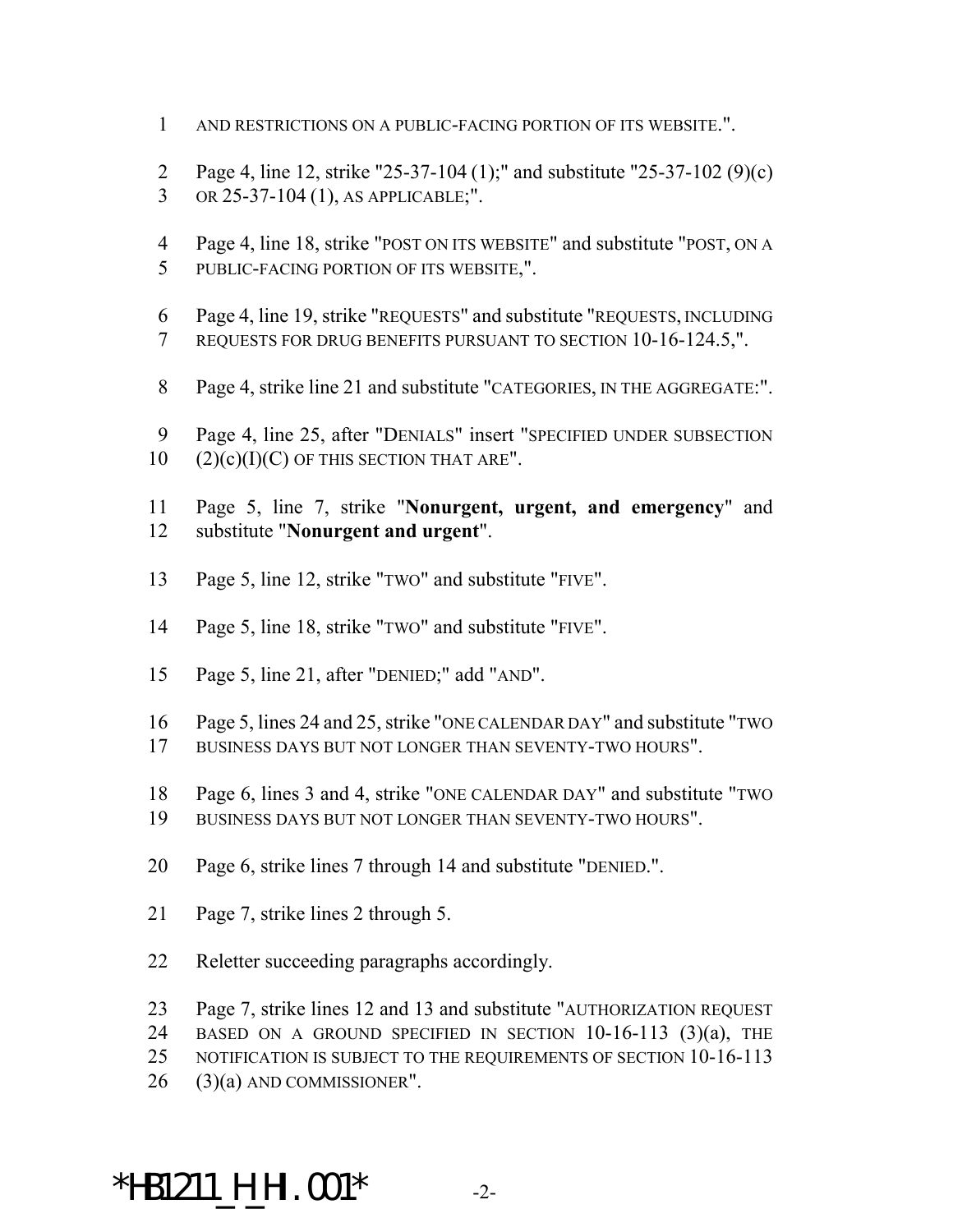- Page 7, line 14, strike "ALSO" and substitute "MUST".
- 2 Page 7, line 20, strike " $(3)(d)(II)$ " and substitute " $(3)(c)(II)$ ".
- Page 8, line 7, strike "LIMIT" and substitute "CONSIDER LIMITING".
- Page 8, line 10, strike "FACTORS." and substitute "FACTORS AND PRESENT OPPORTUNITIES FOR IMPROVEMENT IN ADHERENCE TO THE CARRIER'S OR ORGANIZATION'S PRIOR AUTHORIZATION REQUIREMENTS.".
- Page 8, line 11, strike "SHALL EXEMPT" and substitute "MAY OFFER PROVIDERS WITH A HISTORY OF ADHERENCE TO THE CARRIER'S OR ORGANIZATION'S PRIOR AUTHORIZATION REQUIREMENTS AT LEAST ONE ALTERNATIVE TO PRIOR AUTHORIZATION, INCLUDING AN EXEMPTION".
- Page 8, line 12, after "REQUIREMENTS" insert "FOR".
- Page 8, line 17, after "FROM" insert "OR OTHER ALTERNATIVE TO".
- Page 8, strike lines 24 through 26.
- Page 9, line 3, strike "PRESCRIBED OR ORDERED" and substitute "AUTHORIZED".
- Page 9, line 8, strike "STATUS OF" and substitute "COVERAGE OF OR APPROVAL CRITERIA FOR".
- Page 9, strike lines 9 and 10 and substitute "HEALTH CARE SERVICE, THE CHANGE IN COVERAGE OR APPROVAL CRITERIA DOES NOT AFFECT A COVERED PERSON".
- Page 9, after line 12 insert:
- 22 "(c) SUBSECTIONS  $(5)(a)$  AND  $(5)(b)$  OF THIS SECTION DO NOT APPLY IF:
- **(I) THE PRIOR AUTHORIZATION APPROVAL WAS BASED ON FRAUD;**
- 25 (II) THE PROVIDER NEVER PERFORMED THE SERVICES THAT WERE REQUESTED FOR PRIOR AUTHORIZATION;
- (III) THE SERVICE PROVIDED DID NOT ALIGN WITH THE SERVICE THAT WAS AUTHORIZED;
- 29 (IV) THE PERSON RECEIVING THE SERVICE NO LONGER HAD

## \*HB1211\_H\_HI.001\* -3-